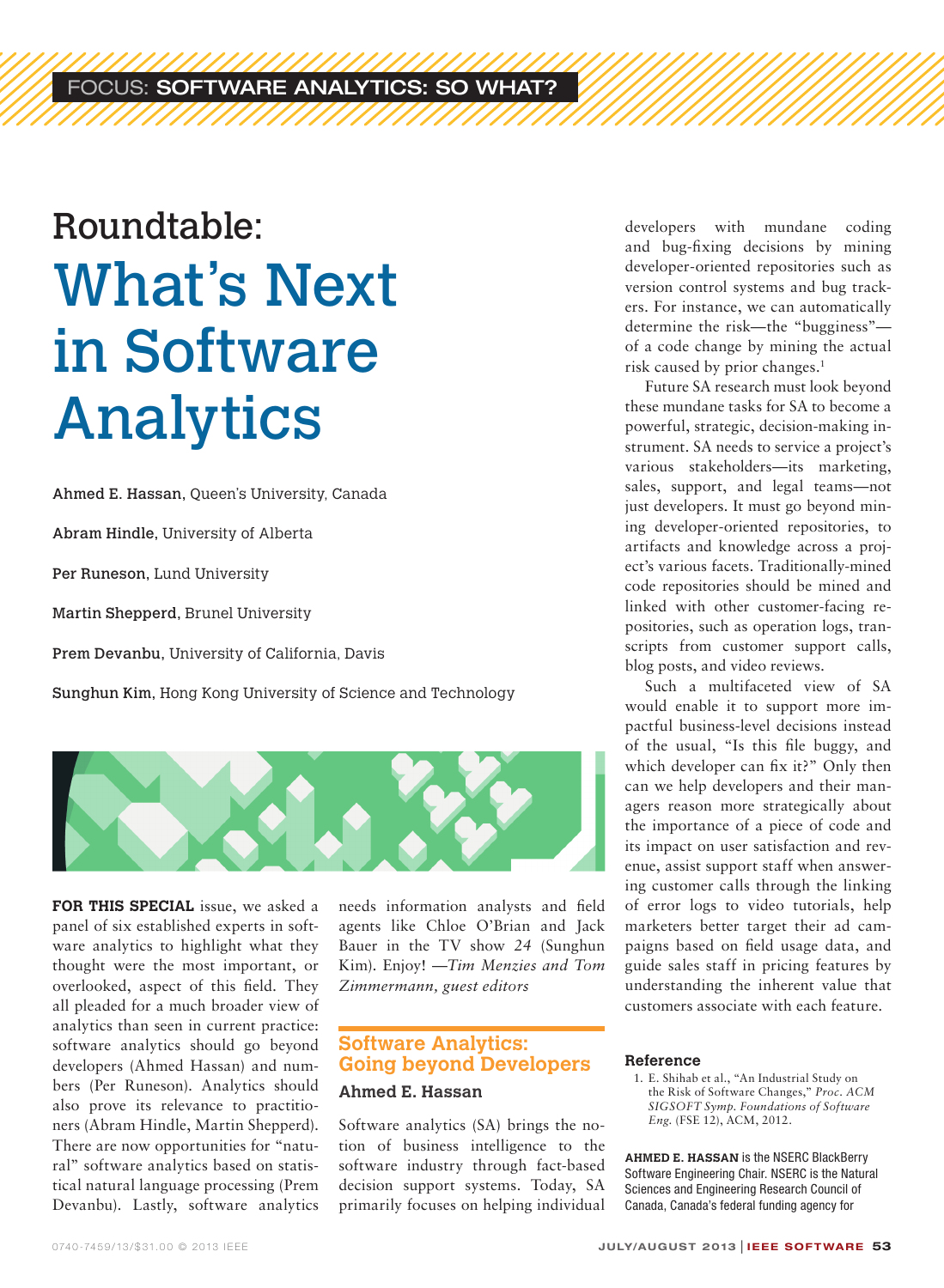university-based research. Hassan leads the Software Analysis and Intelligence Lab (SAIL) at the School of Computing, Queen's University, Canada, and has been a driving force behind the mining software repositories community and its associated conference (http://msrconf.org). Contact him at ahmed.hassan@gmail.com.

# **Proving Relevance to Practitioners**

# **Abram Hindle**

The low-hanging fruit of software analytics—measurement and reporting—is a resounding success. Modern software services such as GitHub, BitBucket, Ohlol, Jira, FogBugz, and the like employ wide use of visualization and even bug effort estimation. We can pat ourselves on the backs even if those developers never read a single one of our papers.

try to modify and configure them for software analytics.

I get a rush from an increase in precision or recall for bug duplication or commit classification, but what I don't get is confidence that this improvement is relevant to practitioners. Software analytics has to prove its relevance by showing its cost effectiveness versus the alternative, which is doing nothing. Doing nothing can be amazingly efficient. We need to evaluate these techniques with practitioners in mind. We don't need to evaluate if 10 percent more precision is meaningful for a bug triage or a manager—we need to evaluate if it's cost-effective.

The future of software analytics is in proving relevance to practitioners, proving the cost effectiveness of our techniques, and addressing the need for

The sweeter fruit of software analytics is spoiling: data-mining techniques are oblivious to the software domain.

Yet the sweeter fruit of software analytics is spoiling: data-mining techniques are oblivious to the software domain. I see a future in software analytics where layers of context are taken into consideration: the domain of software development (nonfunctional requirements, environments, tools, idioms, and so on), the domain of the software itself (databases, applications, and so on), and the context of the overall software project (requirements, glossary, architecture, community, and so on). For example, the *n*-gram models used by natural language processing ignore the source code's nested structure, but we need to incorporate this knowledge into our data-mining techniques. Thus, we need to stop blindly utilizing the latest data-mining tools and instead tools and techniques that leverage our knowledge of software engineering to provide more meaningful and less superficial software analytics.

**Abram Hindle** is an assistant professor of computing science at the University of Alberta. He works on problems relating to mining software repositories, improving software engineering-oriented information retrieval with contextual information, and the impact of software maintenance on software power consumption. Contact him at abram.hindle@ softwareprocess.es.

# **Mere Numbers Aren't Enough**

## **Per Runeson**

In recent years, software analytics has gained increasing interest from the software engineering community. This is a very good development toward a "systematic, disciplined, quantifiable approach to the development … of software," as stated in the ISO610.12 definition of software engineering. However, numbers aren't enough. The questions raised in software engineering are rarely sufficiently answered by a "4" or a function " $y = 3.1x + 2$ ". Numbers and equations are important to capture relations in the data, but for practical use, they must be accompanied with interpretation and visualization.

Interpretation of software analytics takes the findings of the number crunching into the real software engineering world of flesh and blood, organizations and company cultures, business and market. Mostly, it's a transfer from the quantitative domain to the qualitative domain. But let's say that software analytics find a negative correlation between project manager experience and project failure. Does that imply we should only have inexperienced managers? No, there's a third factor—project complexity. Experienced managers run more complex projects, which are more likely to fail! This interpretation process is exactly what's needed to make software analytics useful.

Visualization is another means of taking software analytics numbers into managers' domains. Although most software managers are technically and analytically skilled, they don't have time to dig into the details, so they need visualization approaches to fully grasp the findings. Graphs and charts generated by statistics and spreadsheet tools are a good start, but more research is needed on how to bring the message out of the software analytics to those who make decision based on them. The visualization is what will make the software analytics powerful. Basically, we should keep doing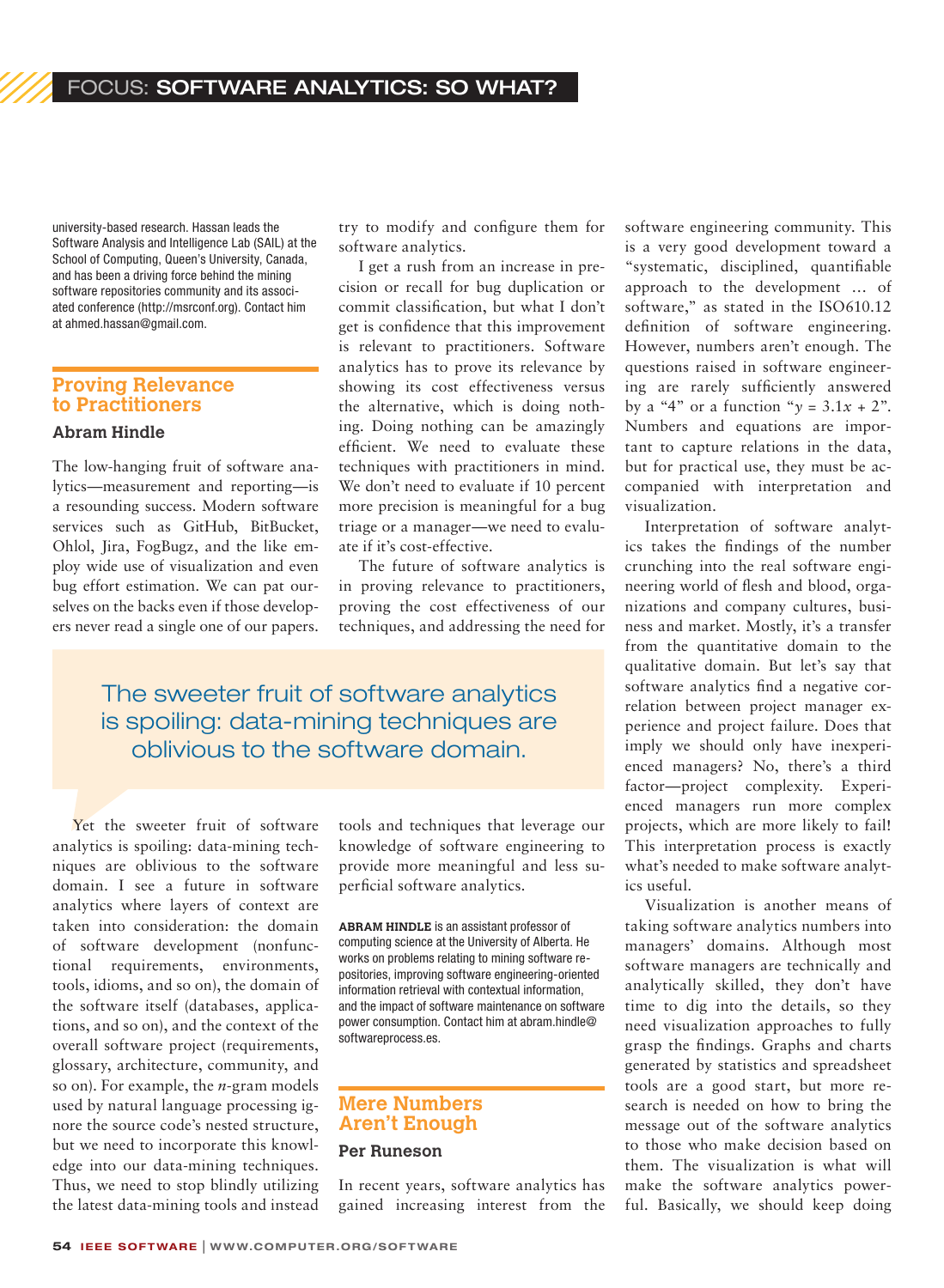research in software analytics, but let's not forget about the interpretation and the visualization.

**PER RUNESON** is a professor in software engineering at Lund University and leader of its Industrial Excellence Centre for Embedded Applications Software Engineering. Contact him at per.runeson@ cs.lth.se.

## **Three Questions for Analytics**

#### **Martin Sheppard**

The use of advanced machine learning and statistical methods to data mine various software engineering artifacts such as source code and change data has become a growth industry. Many interesting and useful models and discoveries are being made, but these kinds of approaches aren't without dangers. As researchers, we should ask ourselves the following three questions.

First, how much better is my model performing than a naive strategy, such as guessing or using the modal class? This might seem like an unnecessary question, but if analysis is restricted to outperforming another model or result, then there's a danger that we might end up with a model that's merely less bad than a dreadful model! If this seems far-fetched, I can vouch for it: Stephen MacDonell and I recently demonstrated that some previously published predictive models based on a combination of regression to the mean and case-based reasoning actually performed worse than simple guessing using permutation.1 Naive benchmarks also have the advantage of being simple to use.

Second, how practically significant are the results? Typically, this is judged by using effect sizes.<sup>2</sup> But one of the dangers of focusing on null hypothesis significance testing and reporting *p* values,

as is customary, is that when *n* is very large, which for data analytics is often the case, then even very small effects can become highly significant in the statistical sense (though not in the practical sense). Because our goal is to discover practically useful results, it's important not to become distracted by *p* values.

Third, how sensitive are the results to small changes in one or more of the inputs? We need to remind ourselves that we're dealing with noisy

# **Toward "Natural" Software Analytics**

## **Prem Devanbu**

Analytics can be viewed as the discipline of designing and estimating statistical models of software phenomena, and then using those models to help programmers. From this elevated platform, we envision an entirely new and different frontier of research: using models from statistical natural language

# Everyday code is simple and highly predictable.

and uncertain data, so it's important to be aware of the impact on the model when, say, you have small measurement errors in one of the inputs. Sensitivity analysis is a means of systematically analyzing this kind of vulnerability.3 It equips end users with the knowledge that a model critically depends on a particular input, so that they at least have the option of investing extra effort in ensuring its accuracy.

#### **References**

- 1. M. Shepperd and S. MacDonell, "Evaluating Prediction Systems in Software Project Estimation," *Information & Software Technology*, vol. 54, no. 8, 2012, pp. 820–827.
- 2. P. Ellis, *The Essential Guide to Effect Sizes: Statistical Power, Meta-Analysis, and the Interpretation of Research Results*, Cambridge Univ. Press, 2010.
- 3. A.Saltelli, S. Tarantola, and F. Campolongo, "Sensitivity Analysis as an Ingredient of Modeling," *Statistical Science*, vol. 15, no. 4, 2000, pp. 377–395.

**Martin Shepperd** is professor of software technology at Brunel University, London, and associate editor of the journal *Empirical Software Engineering*. He is a Fellow of the British Computer Society. Contact him at martin.shepperd@brunel.ac.uk.

processing for a new kind of analytics.

Natural languages such as English are complex, intricate, and expressive; any random Shakespearean sonnet will convince you of that. And yet, what most people write and say, most of the time, is highly repeatable and predictable. This mundanity of everyday language use, coupled with large online corpora, have made the statistical natural language processing (SNLP) revolution<sup>1</sup> possible, yielding incredible devices like Google Translate and Siri.

Over the past year or so, we've found that, surprisingly, code is no different.2 While algorithms books bulge with amazing feats of programming prowess, most everyday code is simple and highly predictable. Indeed, we've been able to adapt standard *n*-gram models from statistical NLP to code, and train them on hundreds of millions of LOC. Using the entropy-based measures common in SNLP, we discovered that code is actually between 8 and 16 times more predictable than English.

We've already built two demonstration tools to exploit this fact. First, we showed that, even with a simple *n*-gram